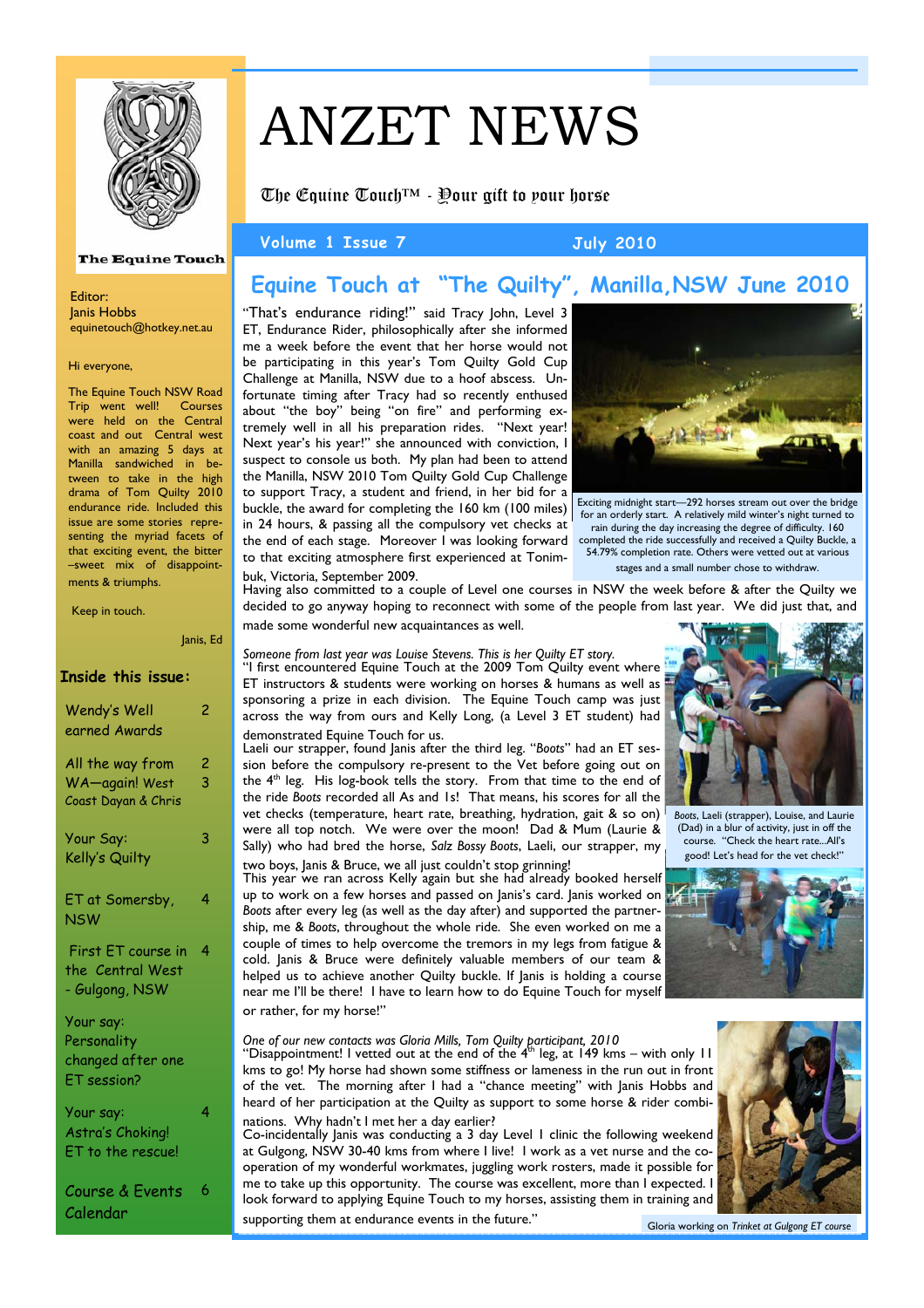# **Page 2 The Equine Touch™ - Your gift to your horse**

# **Wendy's Well-earned Awards -"The Quilty", Manilla, 2010**

### *Wendy Bootle, ET L3, Endurance Rider*

Unfortunately Wendy's *Blue Bopp* was not able to take part this year due to an injury a month or so prior to the event. Wendy decided to attend to receive her award for 8000 endurance ride km with *Blue Bopp* and to be a strapper for a friend, Carl Adamson. At the presentation evening, Thursday night before the ride, Wendy's words of acceptance included inspiration for others "We are not a remarkable combination. I think I've won one ride and one best conditioned. But this (8000 km award) is something everyone can achieve."

I caught up with Wendy at the arrival gate on a couple of occasions during the ride. She was part of that picture, the endurance event for the strappers:- hovering at the arrival gate, decked out in beanie, all-weather jacket, wrapped in a woollen horse rug, hovering over the fire dodging the smoke, strappers all watching for their riders. "He ought to be in by now… Ah, here he comes!" And then the flurry of activity, stethoscope in one pocket, log-book in the other, preparing for presentation at the all important vet check, sustenance for horse & rider ready back at camp where both would make the most of the compulsory rest breaks.

Knowing the profound effect it can have on the horse, a little ET was judiciously used, as this mare, *Missy*, had had no previous work; pre-race tune up on Friday, shoulders at the end of the second leg and saddle area at the end of the third leg. Carl was delighted to earn his first Quilty buckle having finally met the challenge successfully after

about 20 years of endurance riding. Well done, Carl! Carl was heard to remark by the camp fire the night after the ride, "Couldn't find a better strapper than Wendy!" and he was sure that the ET had helped along the way too. Another well-earned

award. Well done, Wendy!

Pictured at right: :Carl & *Missy* exercising in the beautiful riverside setting Friday afternoon before the ride, due to begin at midnight. Below: *Missy* in her yard after her "ET pre-race tune-up' from Wendy.





Last minute girth check. Right to go? Where's your helmet? Yes, need that too!



### Return to the Quilty - West Coast Dayan - Chris Haddon, Endurance Rider

Once again Joanna and I made the journey from Western Australian to the Tom Quilty Gold Cup, held this year in Manilla, NSW.

I must first mention that before and during the Victorian Quilty 2009, Kelly Long had a couple of sessions of Equine Touch with *West Coast Dayan* and *West Coast Mehira*. *Dayan* is generally very alert, dominant and head strong. Not at all affectionate, only allowing me to rub her ears, face and neck but never returning any affection. During Kelly's first session *Dayan* started licking my hands and arms, yawned repeatedly and proceeded to lay down and rest at the end of the Equine Touch session. This was great medicine after the arduous 3700km journey across the Nullabor, and considering the

horses had been in camp 3 days and had not lain down prior to the ET session. I found *Dayan's* reactions amazing and had hoped to be able to attend an Equine Touch course at first opportunity. The opportunity has not come forth but Kelly Long con-

tacted Joanna and I to let us know she was going to the Manilla Tom Quilty and would we consider having her work on our horses. We jumped at the chance, unfortunately we arrived late in the week and Kelly was already very busy with all her other equine friends so *Dayan* missed out on her ET sessions.

Mid Friday morning, along comes Bruce and Janis in a 4WD towing a caravan (which, as it rounded the corner came very close to taking out our horse float awning!) Janis offered her ET services and so Friday *Dayan* was treated to a session of Equine Touch, once again becoming relaxed, yawning and being far more affectionate then previously. Immediately after the ET session *Dayan* started eating and seemed more relaxed and therefore better prepared for the event.

The Tom Quilty 160 km ride started that Friday night at midnight. *Dayan* was well focused, completed the first leg without incident and vetted through ok. Kelly carried out a short ET session on *Dayan* during the break which helped relax her and she began eating immediately after the session. *Dayan* cruised along perfectly through the second leg till the last 10kms when she became agitated and

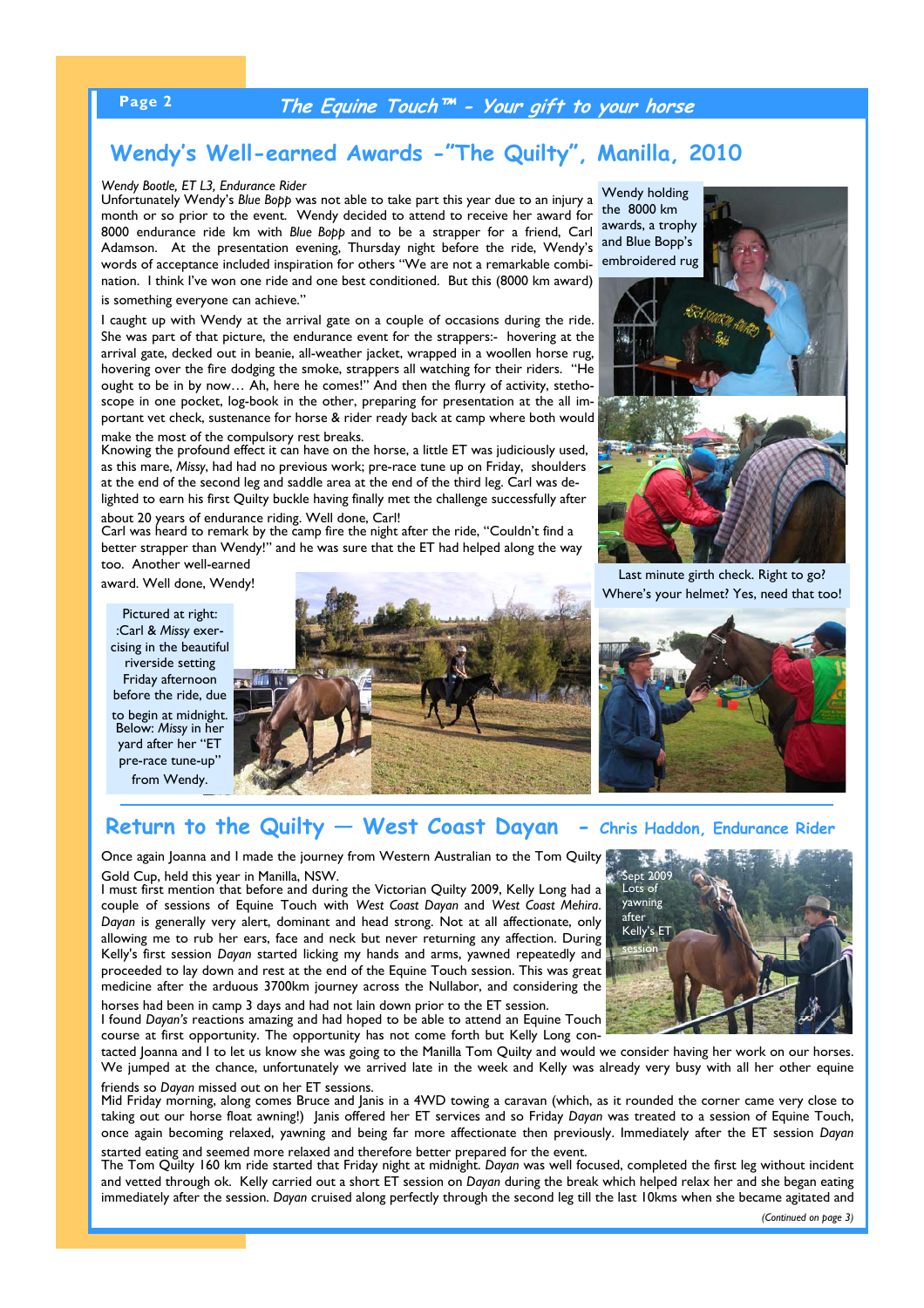# **Page 3 Volume 1 Issue 7**

# **Kelly's Quilty — Manilla, 2010**

### Wow what an experience!

YOUR SAY:

I have just returned from the Tom Quilty Endurance ride in Manilla NSW and 5 days of networking, meeting up with old friends and making new ones, all mixed in with the anticipation and excitement of Australia's premier Endurance Ride!

I was fortunate to attend the 2009 event in Tonimbruk with Instructors Trish, Janis and Susan, and a number of other fellow students. It was there that I met many riders, owners, and trainers who allowed me the honour of working on their horses and introducing them to The Equine Touch with some great successes. After the event I maintained contact with many of the riders, owners and trainers and as a result I was invited to attend the 2010 event in Manilla to work on their horses again!

I traveled to Sydney and met up with one of the riders, Tara Brown, and then traveled on to Manilla with her. Tara was both riding in the event, and also filming a story about Endurance Riding for 'Horse Talk TV' a show that will be screening on

channel 31, beginning September 2010.

When I arrived on Wednesday I renewed old acquaintances and offered Equine Touch to other riders, owners and trainers, and very soon 'my dance card was full'!!

Over the next days I worked on many horses before the event and then focused on the 6 horses

that I had been specifically invited to attend.

The experience of working at an event like this is hard to describe. The horses come in from a leg of the ride and they need to be cooled and attended within minutes to reduce their heart rate and respirations, and ideally, have rapid bodywork to ensure that there is no soreness and they will 'vet through' and be able to continue the ride. All this has to be

Kelly Long, working on Mary, "one of my New Zealand horses". Also pictured is Ingrid Ambrosiussen, who rode Mary.

done without relaxing the horse too much or they may fail to perform at their peak on the next leg of the event!

I have been fortunate in that one of the trainers that asked me to address his horses (himself an equine bodyworker) has invited me to work on his horses at International events! Wow! Texts I have received since the event include: "Thank you once again… you were the difference" & "Kelly, you were the difference between success and failure".

I always knew that I wanted a career where I was doing something with horses… I never expected that it would take off in this direction!

My advice to other students? Get out there and get your hands on as many horses as you can. Believe in yourself and believe in the good that you are doing for your horses.

I would like to send a huge thanks to my Instructors and Mentors Susan Wyatt and Trish Radke-Taylor for their unwavering support and encouragement during my journey; and for giving me the faith that I could make a difference.

*Kelly Long , ET Level 3* 

difficult to ride. *Dayan* still vetted through ok and during the 60 minute break Janis carried out a short ET session on her.

*Dayan* settled and ate well during the break and started the 3rd leg brilliantly only to once again lose focus about half way around the 31km, this time not wanting to go which is a first for her. At the time I wondered what the cause of *Dayan's* distractions may be, but upon removing her front ankle guards at the end of the 4th leg I found large rub areas at the base of her main tendons, likely due to the ride conditions as she had never rubbed there before. Ouch! No wonder she was reluctant to go forward and very likely the cause of her misbehav-

ing at the end of the second leg.

*Dayan* settled in the 5th and final leg of the ride, the ankle guards were left off and she moved out no problem. I had decided not to allow *Dayan* any more ET after the 3rd leg as I thought there may have been a chance that her not wanting to go may have been related to spoiling her with too much attention. On reflection I am sure she wasn't spoilt from too much ET and given the opportunity would welcome Janis and Kelly to work on my horse at any stage (all stages if they were available) of an endurance ride. A relaxed happy horse produces the best results.

I would like to say a special 'thank you' to Janis and Kelly for their time and energy spent on *Dayan* before, during and after the Tom Quilty.

Also worth a huge mention is the human version of the Equine Touch\* Janis carried out on me the evening before and after the Tom Quilty event. It is hard for me to tell from inside but I'm sure I was more relaxed and focussed as a result. The second session put me almost straight to sleep. (\* "ET for humans" is *Vibromuscular Harmonisation Technique—VHT--from which Jock Ruddock developed The Equine Touch . This year Chris & Dayan completed successfully & took home a 2010 Quilty buckle.- Ed note*)



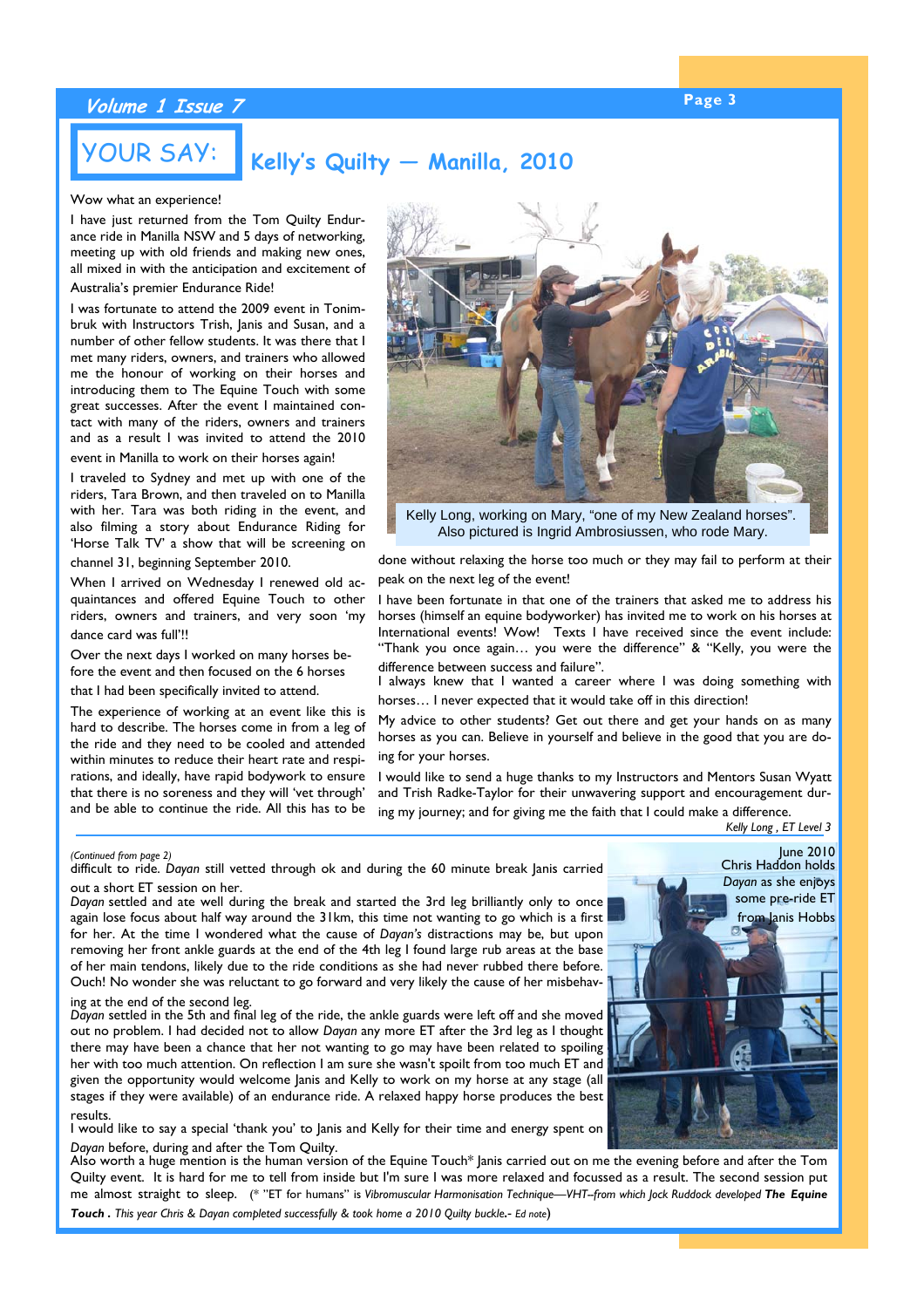## **Page 4 The Equine Touch™ - Your gift to your horse**

# Course Reports

# **First Equine Touch at Somersby, NSW**

**Level 1 18-20 June, 2010 Instructor: Janis Hobbs**

Thanks to Suzanne's persistence, at last Level 1 at Somersby was on! Determined, despite the cold & lack of heating, we warmed our icy fingers and set to on the human practice in preparation for getting our hands on some horses in the warmth of the sunny afternoons outside.

Our sweet little subjects were some Welsh mountain ponies who were wonderful teachers although most were quite young. One in particular let us know that she still didn't quite trust us enough to *give* us her hind legs or allow us to "Pop the cap". Information gleaned during the Branding is most valuable! We applied our ET principles & did not force the issue.

On the last day another of our (larger) subjects demonstrated how changes in the environment can make a horse unsuitable for our purposes as Level 1 students when her paddock mate needed to be returned to the scene for her to settle back into enjoying the ET work, whereas Deborah's Waler seemed to just love it.

Deb has been in contact already: "I have worked on my 5 horses and have been offered a string of eventers to practice on so I will be kept busy for a while". Deb is already looking ahead—"When is the Level 2 going to be?" It is recommended to leave 2-3 months before the next course to allow time to consolidate what you have learned and get some of the Level 1 homestudy horse assessments completed. Looking forward to welcoming you all back to the next level.

*Instructor: Janis Hobbs* 



Thank you to Lita Hernandez for making her horses available to us.

Day 1 Hands on horses! "ET Branding" in progress.



### "*Kylie*", Deb's wild-caught Waler, lapping up the attention

Suzanne holding *Kylie*, the horse, Deb showing good focus & good hand & body position.

# **Gulgong, NSW Level 1 2-4 July, 2010 Instructor: Janis Hobbs**

Observing the transformations at courses is one of the most rewarding things. With the horses it is often from not too sure to very relaxed, particularly if they are new to the work.

*Baby* was a classic - basically a gentle little horse, she had trouble remembering her habitual grumpy face as she relaxed into the moves. It would be remembered, then forgotten again as she enjoyed the next lot. At first not trusting of the "pop the cap" later she was quite accepting. A reminder that horses need to be educated into our integrity & intent and to receiving the bodywork.

What I observe for the students is often making the transition from "not so confident" to "I think I can do a lot of good with this new skill I'm developing!"

Thanks to Donna, Jim & Gloria for transporting the horses for us. *Instructor: Janis Hobbs*





Last day, *Jaimie's* dramatic response just HAD to roll several times– after only the FIRST lot of buttshots!

*Eugene* couldn't keep his feet still on the first afternoon and was very relaxed on his second turn (last day).

Donna at work (good form!) with Trish Buchan (Tutor) who came to lend a hand.